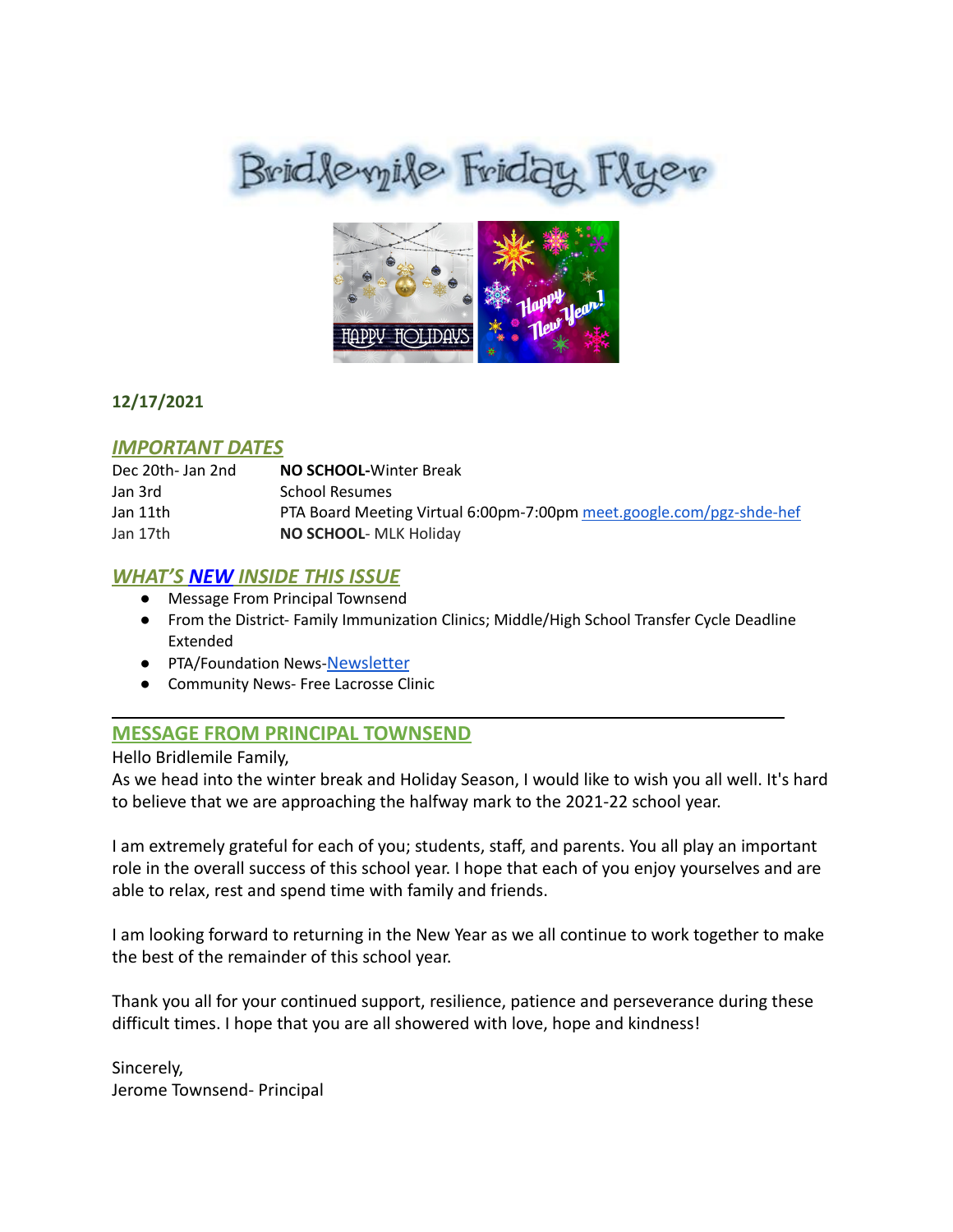# **FROM THE OFFICE**



We want to wish you all a wonderful winter break!! Whatever holiday you are celebrating, hope you are warm, safe, healthy, and surrounded by friends, family and good cheer!! See you in 2022!!

Best, Sonja, Dana, & Vickie

### **FROM THE DISTRICT** PPS COVID-19 [Monitoring](https://www.pps.net/COVID19Dashboard) Dashboard Bus Route Check Tool: [pps.net/routecheck](https://www.pps.net/routecheck)

#### **ONGOING FAMILY IMMUNIZATION CLINICS**

The Multnomah County Health Department is offering twice-weekly Immunization Clinics for families and children to obtain COVID-19 and school-required vaccines. Clinics will be held on Wednesdays from 11 am - 2 pm & 3 pm - 6 pm at the Gateway WIC Building, 131 NE 102nd Ave., Portland; and on Saturdays from 9 am - 12 pm & 1 pm - at the NE Health Clinic, 5329 NE Martin Luther King Jr Blvd. #322, Portland.

Appointments are required for children aged 5 - 11. No appointment is required for family members to receive the COVID-19 vaccine and flu shots.

Call 503-988-8939 to make an appointment. More info is available at: multco.us/vaccineclinics.

#### **MS/HS TRANSFER CYCLE EXTENDED TO DECEMBER 22**

Parents and students getting ready for middle school or high school will have a few extra days to make a transfer choice. The transfer deadline for middle and high school applications has been extended to 5pm December 22. The original deadline was December 17, the last day of school before winter break. The extension gives families more time to explore virtual school tours and other online information before making their choice. The new date applies for 8th graders declaring their dual assignment high school and hardship petition transfers as well.

The schools open for middle and high school lottery applications are:

Benson Polytechnic HS Jefferson Middle College Metropolitan Learning Center Creative Science K-8 School Odyssey K-8 School Sunnyside Environmental K-8 School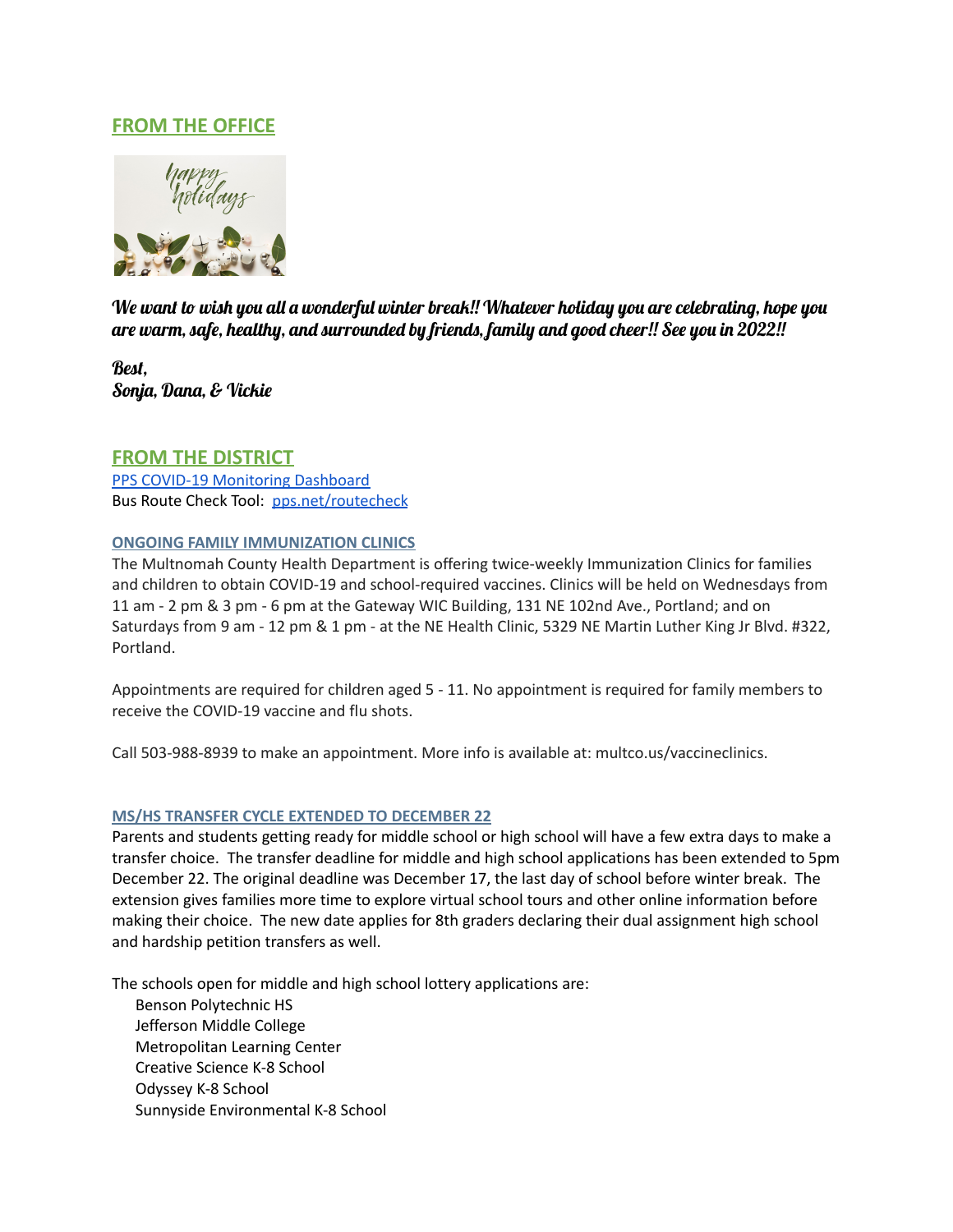Winterhaven STEAM K-8 School Applications are available at [www.pps.net/schoolchoice](http://www.pps.net/schoolchoice) Learn more at pps.net/Page/1024

Results will be sent to families in mid-January. The lottery for elementary schools opens on February 17, 2022.

#### **Test to Stay**

As part of our ongoing commitment to increase in-person learning for all students, we are pleased to announce that in partnership with OHA/ODE we will start the Test to Stay program the first week of January of 2022.

Benefits of Test to Stay: Given the lower level of COVID-19 in schools, students exposed at school will have the opportunity to stay in in-person learning and minimize the impact quarantine has had on their education. This is called a modified quarantine and requires students to continue to wear masks during any activity that does not require its use, for example band, athletics, etc., until day eight (8). Students must remain symptom free and will be provided two tests during their quarantine period. **You can help expedite the process by signing and returning the consent form for the BinaxNOW rapid nasal swab test, unless you already did it this year.** Here is a link to the form:

General [Consent](https://sharedsystems.dhsoha.state.or.us/DHSForms/Served/le3560e.pdf) Form English General [Consent](https://sharedsystems.dhsoha.state.or.us/DHSForms/Served/ls3560e.pdf) Form Spanish

For students who were exposed outside of the school day (at home, extracurricular activities, etc), we will have available the Test to Return process. This process will allow students to return on Day 8 after an exposure with any negative antigen or pcr COVID-19 test performed between days 5-7.

As always, vaccinated students who do not have symptoms do not have to quarantine or Test to Stay. We will share more specifics about this program in early January. **5-Step [Process](https://sharedsystems.dhsoha.state.or.us/DHSForms/Served/le1129280.pdf) for Parents and [Families](https://sharedsystems.dhsoha.state.or.us/DHSForms/Served/le1129280.pdf)**

**Remember, symptomatic students and staff should always stay home.**

#### **PORTLAND PARKS AND RECREATION EARLY REGISTRATION FOR PPS FAMILIES**

You're invited to sign up for Portland Parks & Recreation activities that start Jan 3! Call 503-823-2525 or visit your local arts or community center. [portland.gov/parks](http://www.portland.gov/parks)

#### **How to register:**

**BY PHONE:** Call 503-823-2525 (Mon-Fri, 8am-5pm) or any PP&R community or art center **IN PERSON:** Visit any PP&R community or art center

Winter 2021 Activity Guides -If you would like to receive printed copies, please email [parksrecreation@portlandoregon.gov.](mailto:parksrecreation@portlandoregon.gov)

PP&R has programs for everyone including people with disabilities (Adaptive & Inclusive Recreation), people aged 60 and older (Lifelong Recreation), youth, teens, and adults. Learn more about PP&R activities: [www.portland.gov/parks/register](http://www.portland.gov/parks/register). We also have new discount options for City of Portland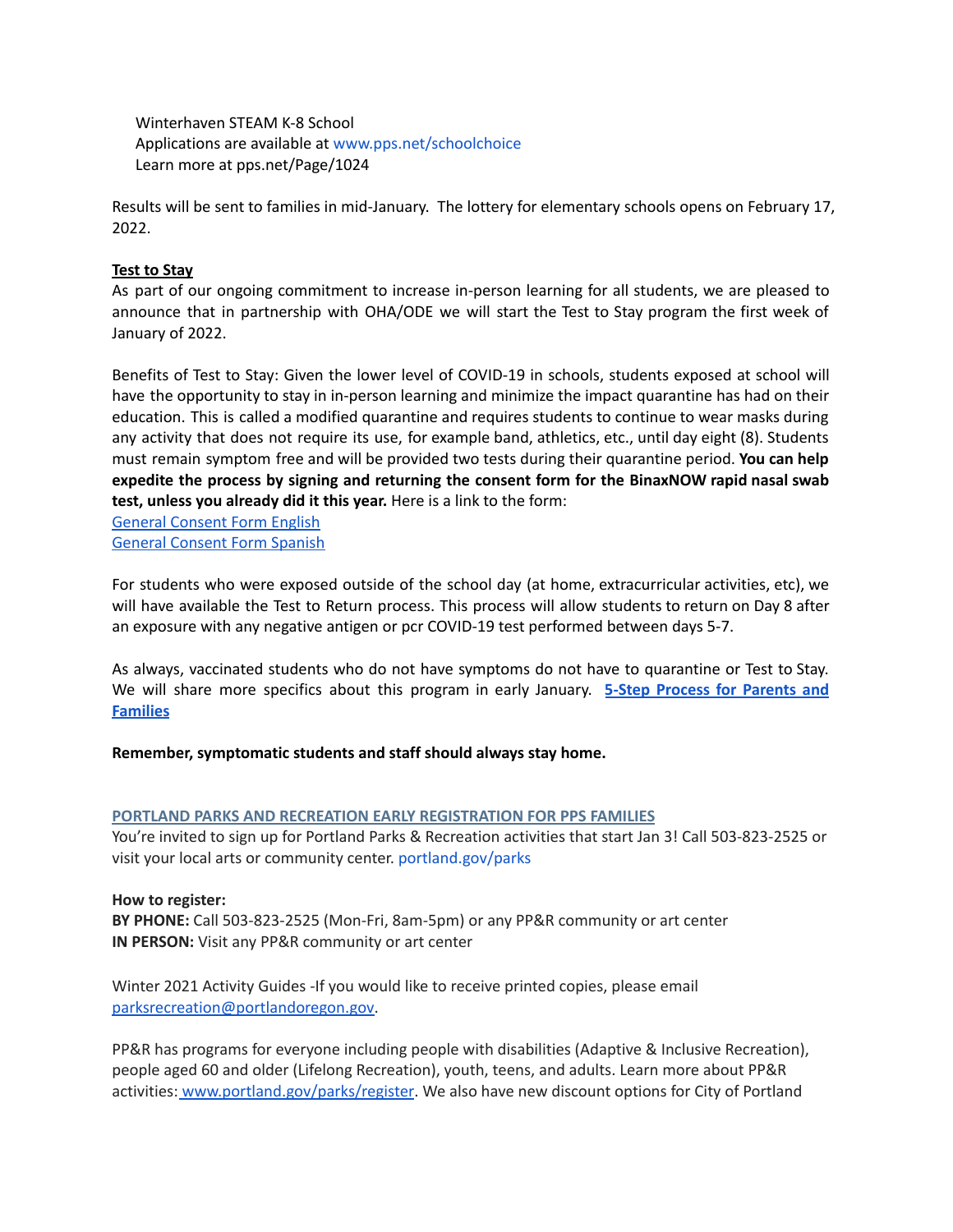residents, thanks to the Parks Local Option Levy (Parks Levy):

**PAY WHAT YOU CAN** for Registered Classes Choose discounts up to 75% for all registered classes. **ACCESS DISCOUNTS** at Community Centers Get up to 90% off admission fees at community centers for drop-in activities (including group exercise classes, fitness rooms, and swimming pools). Learn more about these discounts: [portland.gov/parks/discount](http://www.portland.gov/parks/discount)

**\_\_\_\_\_\_\_\_\_\_\_\_\_\_\_\_\_\_\_\_\_\_\_\_\_\_\_\_\_\_\_\_\_\_\_\_\_\_\_\_\_\_\_\_\_\_\_\_\_\_\_\_\_\_\_\_\_\_\_\_\_\_\_**

**FROM THE NURSE** [Daily Illness Self Screening Checklist](https://docs.google.com/document/d/1BCX4STQyHfQh4JkMdLKu0uKWYnGFCvn4wGVBq88ew8I/edit?usp=sharing) [Guidelines for Illness](https://dochub.com/dburling/8YZWO9NV8gOAj8zKzEAy30/guidelines-for-illness-and-school-pdf?dt=PUWvfPjC-jaRG37TLi8v)

### **PEDIATRIC VACCINATIONS**

As you may be aware, fully-vaccinated students and staff are able to stay at school if asymptomatic, even if they have been exposed to a COVID-19 positive individual. Now that a pediatric COVID-19 vaccination is available for children ages 5-11 years, you can locate pediatric vaccinations by:

1. Check with your child's pediatrician; or

- 2. Log into Multnomah County Health Department's vaccine [locator website](https://getvaccinated.oregon.gov/#/locator) and:
	- 1. Enter your address or zip code under "Location."
	- 2. Click "Search"
	- 3. Click "Filter Your Results"
	- 4. Click "Pfizer age 5-11" under Vaccine Type.
	- 5. Click "Apply Filters" under Date Range.
	- 6. View the list of Pediatric Vaccine Clinics under Provider Information.
	- 7. Contact the Pediatric Vaccine Clinic provider for appointment information.

### **TECHNOLOGY NEWS FROM MS. DAHINDEN**

### **Having trouble logging into your student's account?**

Please refer here: **[My PPS & Quickcard Instruction](https://docs.google.com/presentation/d/19yIcV1uxbkuSpc0Gd_p5t0V--EJk0WPrv9ZbscbQiQU/edit?usp=sharing) Flyer**. This flyer provides the step by step instructions to login and how to use the QR badge. Your student's classroom teacher can reset his or her account if needed.

For more information click here: [Student Accounts](https://www.pps.net/Page/1910)

# **PTA/FOUNDATION NEWS**

PTA and Foundation [Newsletter](https://docs.google.com/document/u/1/d/e/2PACX-1vQlZCPHtKxqO7qpJwiwgoeaZ1ERHVLgg6z0JNYJMTulwn7xlOVY_X2I1ZV9nntsGHP57LEZ_uSufaFj/pub)